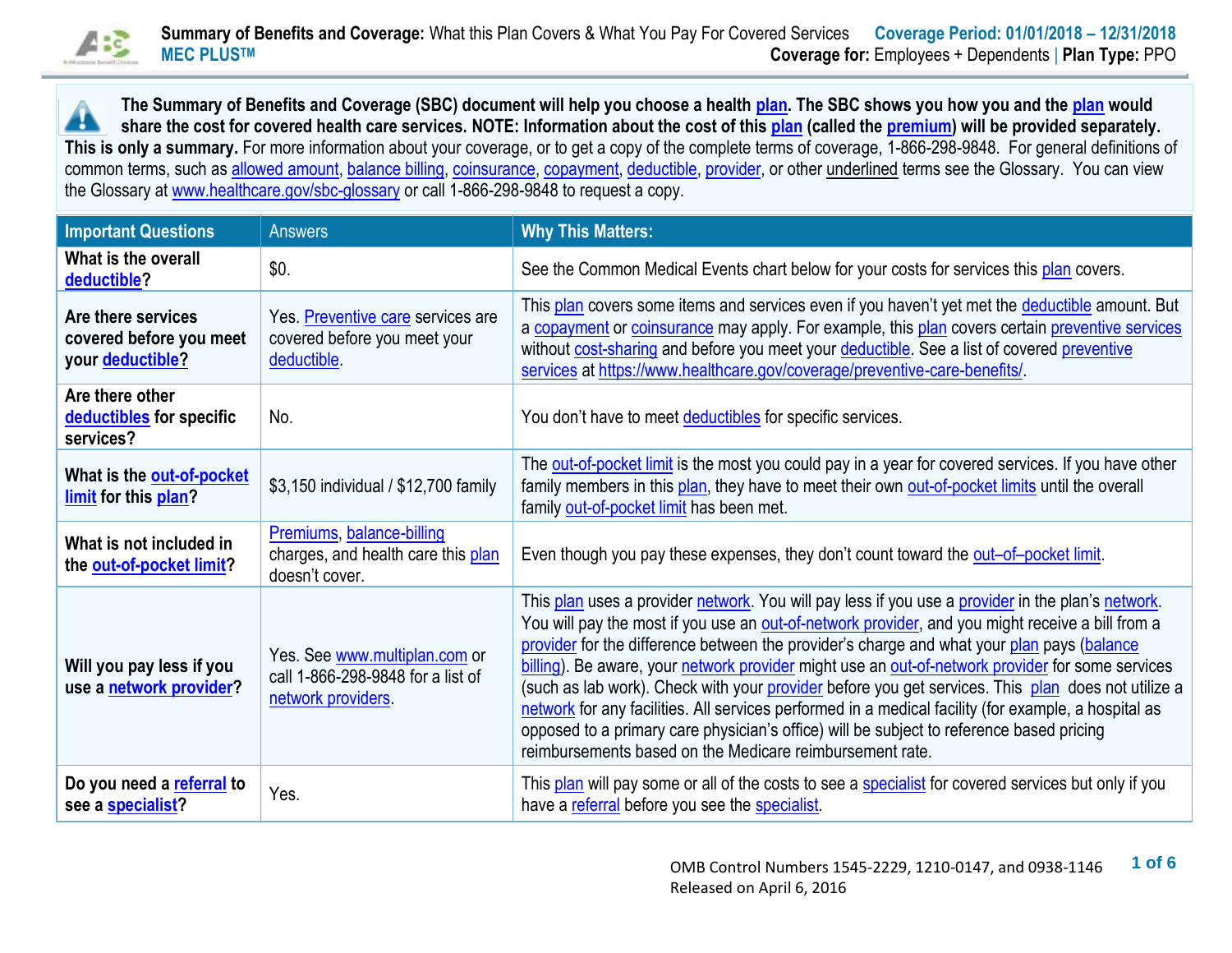

All **[copayment](https://www.healthcare.gov/sbc-glossary/#copayment)** and **[coinsurance](https://www.healthcare.gov/sbc-glossary/#coinsurance)** costs shown in this chart are after your **[deductible](https://www.healthcare.gov/sbc-glossary/#deductible)** has been met, if a **[deductible](https://www.healthcare.gov/sbc-glossary/#deductible)** applies.

| <b>Common</b>                                                                                                         |                                                     | <b>What You Will Pay</b>                                                  |                                                                                                                                                                                                                                                               | <b>Limitations, Exceptions, &amp; Other Important</b>                                                                                                                |  |
|-----------------------------------------------------------------------------------------------------------------------|-----------------------------------------------------|---------------------------------------------------------------------------|---------------------------------------------------------------------------------------------------------------------------------------------------------------------------------------------------------------------------------------------------------------|----------------------------------------------------------------------------------------------------------------------------------------------------------------------|--|
| <b>Medical Event</b>                                                                                                  | <b>Services You May Need</b>                        | <b>Network Provider</b><br>(You will pay the least)                       | <b>Out-of-Network Provider</b><br>(You will pay the most)                                                                                                                                                                                                     | <b>Information</b>                                                                                                                                                   |  |
|                                                                                                                       | Primary care visit to treat an<br>injury or illness | \$15 copay/visit                                                          | Not covered                                                                                                                                                                                                                                                   | Not covered if provided at a hospital.                                                                                                                               |  |
| If you visit a health                                                                                                 | <b>Specialist visit</b>                             | \$25 copay/visit                                                          | Not covered                                                                                                                                                                                                                                                   | Not covered if provided at a hospital.                                                                                                                               |  |
| care provider's office<br>or clinic                                                                                   | Preventive care/screening/<br>immunization          | No charge                                                                 | Not covered                                                                                                                                                                                                                                                   | You may have to pay for services that aren't<br>preventive. Ask your provider if the services<br>you need are preventive. Then check what<br>your plan will pay for. |  |
|                                                                                                                       | Diagnostic test (x-ray, blood<br>work)              | \$50 copay/test                                                           |                                                                                                                                                                                                                                                               | Not covered if services are provided at a<br>hospital. This plan does not utilize a network                                                                          |  |
| If you have a test                                                                                                    | \$400 copay/test<br>Imaging (CT/PET scans, MRIs)    |                                                                           | for any facilities. All services performed in a<br>medical facility (for example, a hospital as<br>opposed to a primary care physician's office)<br>will be subject to reference based pricing<br>reimbursements based on the Medicare<br>reimbursement rate. |                                                                                                                                                                      |  |
| If you need drugs to                                                                                                  | Generic drugs                                       | \$15 copay/prescription<br>(retail) \$45<br>copay/prescription<br>(mail)  | Not covered                                                                                                                                                                                                                                                   | Covers up to a 30-day supply (retail); 31-90<br>day supply (mail order prescription). Subject to<br>formulary.                                                       |  |
| treat your illness or<br>condition<br>More information about<br>prescription drug<br>coverage call 1-866-<br>298-9848 | Preferred brand drugs                               | \$25 copay/prescription<br>(retail) \$75<br>copay/prescription<br>(mail)  | Not covered                                                                                                                                                                                                                                                   |                                                                                                                                                                      |  |
|                                                                                                                       | Non-preferred brand drugs                           | \$75 copay/prescription<br>(retail) \$225<br>copay/prescription<br>(mail) | Not covered                                                                                                                                                                                                                                                   |                                                                                                                                                                      |  |
|                                                                                                                       | <b>Specialty drugs</b>                              | Not covered                                                               | Not covered                                                                                                                                                                                                                                                   | Biotech is considered a specialty drug.                                                                                                                              |  |
| If you have outpatient<br>surgery                                                                                     | Facility fee (e.g., ambulatory<br>surgery center)   | Not covered                                                               | Not covered                                                                                                                                                                                                                                                   | None                                                                                                                                                                 |  |
|                                                                                                                       | Physician/surgeon fees                              | Not covered                                                               | Not covered                                                                                                                                                                                                                                                   |                                                                                                                                                                      |  |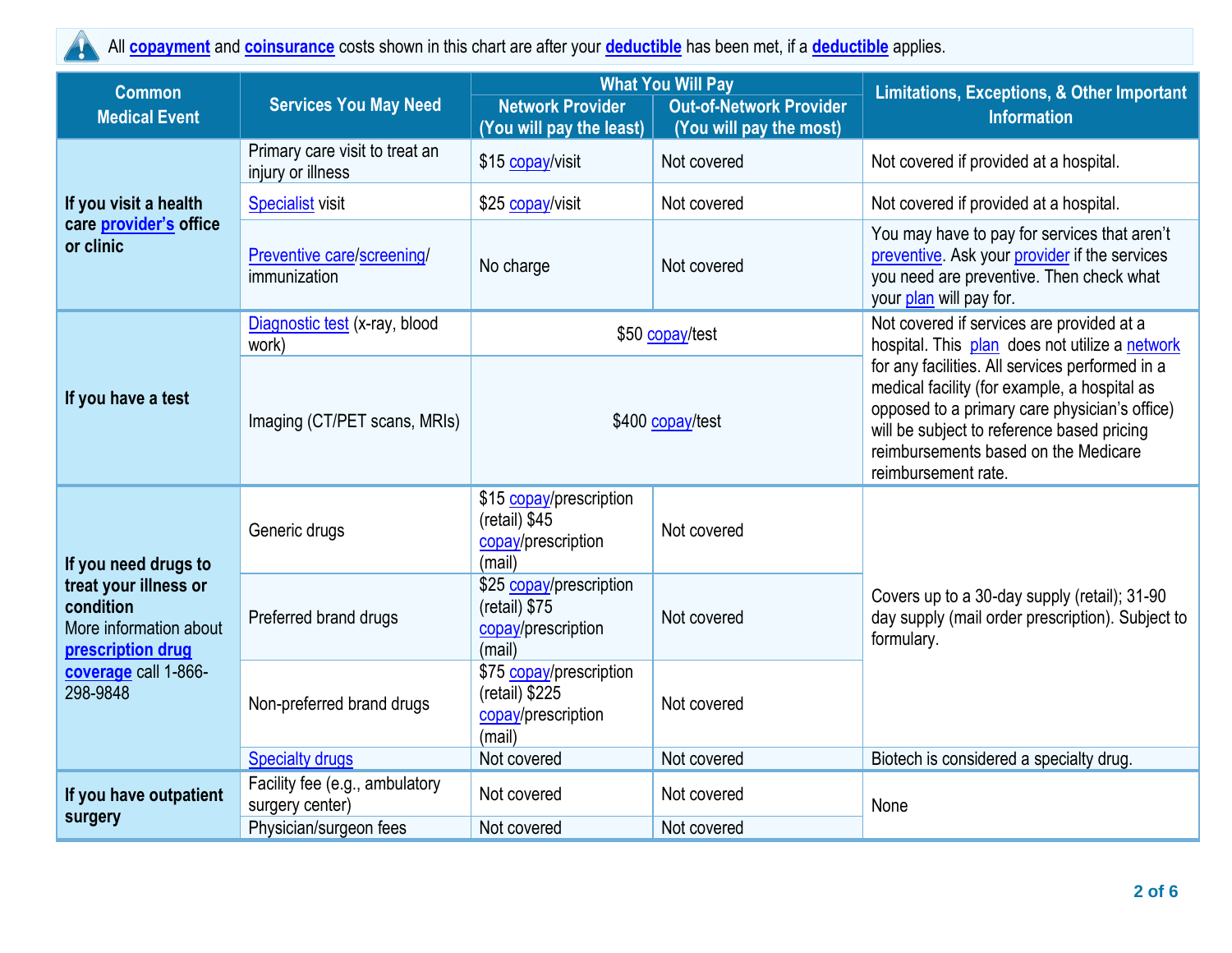| <b>Common</b>                              | <b>Services You May Need</b>                                             | <b>What You Will Pay</b><br><b>Network Provider</b><br><b>Out-of-Network Provider</b> |                         | <b>Limitations, Exceptions, &amp; Other Important</b>                                                                                                                                                                                                                                                                                                                                                                                   |  |
|--------------------------------------------|--------------------------------------------------------------------------|---------------------------------------------------------------------------------------|-------------------------|-----------------------------------------------------------------------------------------------------------------------------------------------------------------------------------------------------------------------------------------------------------------------------------------------------------------------------------------------------------------------------------------------------------------------------------------|--|
| <b>Medical Event</b>                       |                                                                          | (You will pay the least)                                                              | (You will pay the most) | <b>Information</b>                                                                                                                                                                                                                                                                                                                                                                                                                      |  |
| If you need immediate<br>medical attention | <b>Emergency room care</b>                                               | \$400 copay                                                                           |                         | Emergency room stay over 24 hours will be<br>considered inpatient hospitalization. This plan<br>does not utilize a network for any facilities. All<br>services performed in a medical facility (for<br>example, a hospital as opposed to a primary<br>care physician's office) will be subject to<br>reference based pricing reimbursements<br>based on the Medicare reimbursement rate.<br>Neonatal intensive care (NICU) not covered. |  |
|                                            | <b>Emergency medical</b><br>Not covered<br>Not covered<br>transportation |                                                                                       | None                    |                                                                                                                                                                                                                                                                                                                                                                                                                                         |  |
|                                            | <b>Urgent care</b>                                                       | $$200$ copay                                                                          | Not covered             | None                                                                                                                                                                                                                                                                                                                                                                                                                                    |  |
| If you have a hospital<br>stay             | Facility fee (e.g., hospital room)                                       | 60% coinsurance plus \$500 copay per admission                                        |                         | This plan does not utilize a network for any<br>facilities. All services performed in a medical<br>facility (for example, a hospital as opposed to a<br>primary care physician's office) will be subject<br>to reference based pricing reimbursements<br>based on the Medicare reimbursement rate.<br>Combined limit of 10 days per plan year for all<br>inpatient services. Neonatal intensive care<br>(NICU) not covered.             |  |
|                                            | Physician/surgeon fees<br>Not covered<br>Not covered                     |                                                                                       | None                    |                                                                                                                                                                                                                                                                                                                                                                                                                                         |  |
| If you need mental<br>health, behavioral   | <b>Outpatient services</b>                                               | 60% coinsurance plus<br>\$500 copay per<br>admission                                  | Not covered             | None                                                                                                                                                                                                                                                                                                                                                                                                                                    |  |
| health, or substance<br>abuse services     | Inpatient services                                                       | 60% coinsurance plus<br>\$500 copay per<br>admission                                  | Not covered             | Combined limit of 10 days per plan year for all<br>inpatient services. Coverage limited to facility<br>fee.                                                                                                                                                                                                                                                                                                                             |  |
|                                            | Office visits                                                            | Not covered                                                                           | Not covered             |                                                                                                                                                                                                                                                                                                                                                                                                                                         |  |
| If you are pregnant                        | Childbirth/delivery professional<br>services                             | Not covered                                                                           | Not covered             | None                                                                                                                                                                                                                                                                                                                                                                                                                                    |  |
|                                            | Childbirth/delivery facility<br>services                                 | Not covered                                                                           | Not covered             |                                                                                                                                                                                                                                                                                                                                                                                                                                         |  |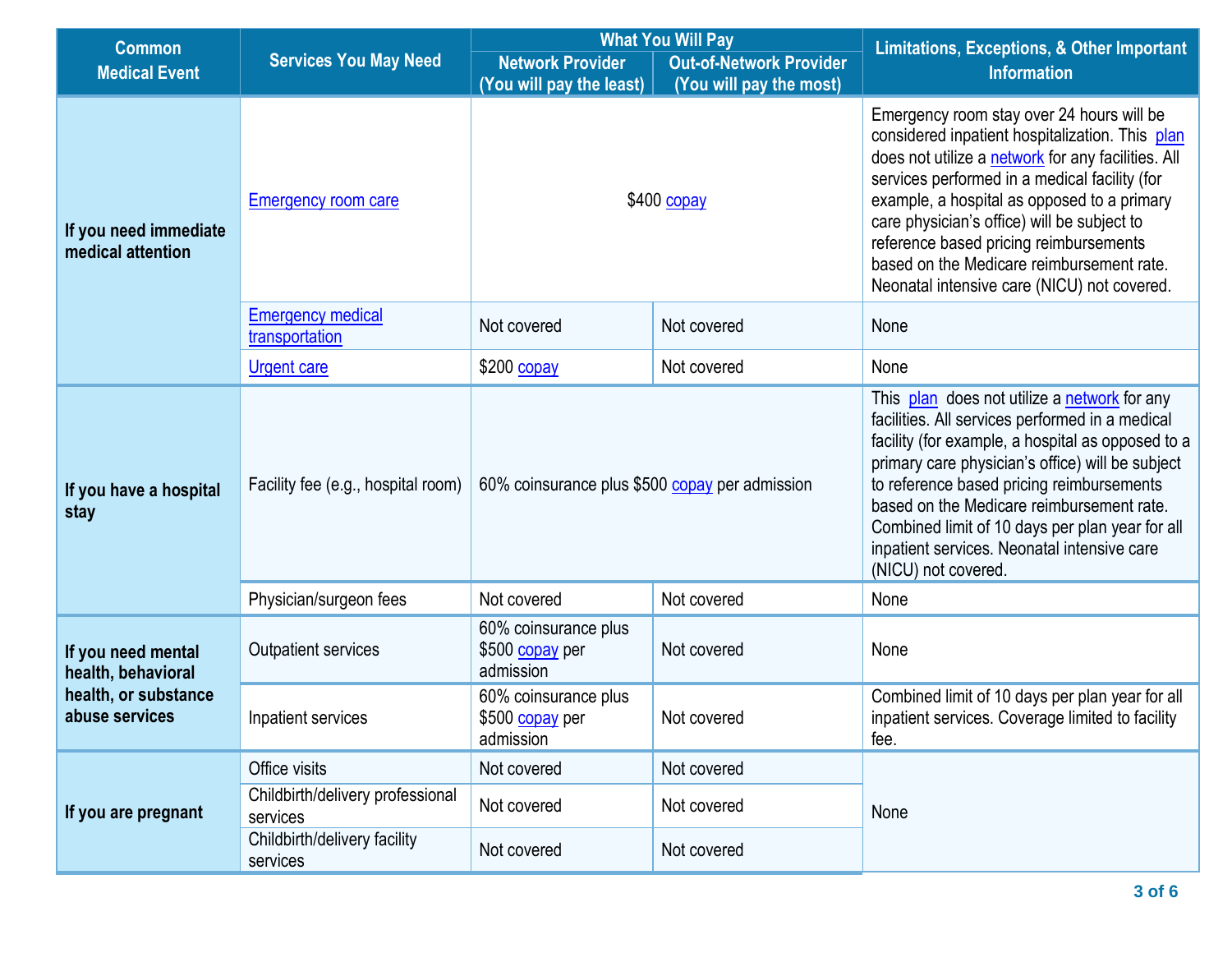| <b>Common</b>                                                           |                                |                                              | <b>What You Will Pay</b>                                  | Limitations, Exceptions, & Other Important |
|-------------------------------------------------------------------------|--------------------------------|----------------------------------------------|-----------------------------------------------------------|--------------------------------------------|
| <b>Medical Event</b>                                                    | <b>Services You May Need</b>   | Network Provider<br>(You will pay the least) | <b>Out-of-Network Provider</b><br>(You will pay the most) | <b>Information</b>                         |
|                                                                         |                                |                                              |                                                           |                                            |
|                                                                         | Home health care               | Not covered                                  | Not covered                                               |                                            |
| If you need help<br>recovering or have<br>other special health<br>needs | <b>Rehabilitation services</b> | Not covered                                  | Not covered                                               |                                            |
|                                                                         | <b>Habilitation services</b>   | Not covered                                  | Not covered                                               | None                                       |
|                                                                         | Skilled nursing care           | Not covered                                  | Not covered                                               |                                            |
|                                                                         | Durable medical equipment      | Not covered                                  | Not covered                                               |                                            |
|                                                                         | Hospice services               | Not covered                                  | Not covered                                               |                                            |
| If your child needs<br>dental or eye care                               | Children's eye exam            | Not covered                                  | Not covered                                               |                                            |
|                                                                         | Children's glasses             | Not covered                                  | Not covered                                               | None                                       |
|                                                                         | Children's dental check-up     | Not covered                                  | Not covered                                               |                                            |

# **Excluded Services & Other Covered Services:**

| Hearing Aids<br><b>Private Duty Nursing</b><br>Acupuncture<br>$\bullet$                                                                                                                                                 | Services Your Plan Generally Does NOT Cover (Check your policy or plan document for more information and a list of any other excluded services.) |                                           |                          |  |  |  |
|-------------------------------------------------------------------------------------------------------------------------------------------------------------------------------------------------------------------------|--------------------------------------------------------------------------------------------------------------------------------------------------|-------------------------------------------|--------------------------|--|--|--|
| <b>Chiropractic Care</b><br><b>Routine Foot Care</b><br>Long Term Care<br>$\bullet$<br><b>Cosmetic Surgery</b><br>• Non-emergency care when traveling outside the<br><b>Weight Loss Programs</b><br>Dental Care<br>U.S. | <b>Bariatric Surgery</b>                                                                                                                         | <b>Infertility Treatment</b><br>$\bullet$ | Routine eye care (Adult) |  |  |  |
| Other Covered Services (Limitations may apply to these services. This isn't a complete list. Please see your plan document.)                                                                                            |                                                                                                                                                  |                                           |                          |  |  |  |

• Only benefits explicitly listed.

Your Rights to Continue Coverage: There are agencies that can help if you want to continue your coverage after it ends. The contact information for those agencies is: Department of Labor's Employee Benefits Security Administration at 1-866-444-3272 or [www.dol.gov/ebsa/healthreform.](http://www.dol.gov/ebsa/healthreform) Other coverage options may be available to you too, including buying individual insurance coverage through the Health Insurance [Marketplace.](https://www.healthcare.gov/sbc-glossary/#marketplace) For more information about the [Marketplace,](https://www.healthcare.gov/sbc-glossary/#marketplace) visit [www.HealthCare.gov](http://www.healthcare.gov/) or call 1-800-318-2596.

Your Grievance and Appeals Rights: There are agencies that can help if you have a complaint against your [plan](https://www.healthcare.gov/sbc-glossary/#plan) for a denial of a [claim.](https://www.healthcare.gov/sbc-glossary/#claim) This complaint is called a [grievance](https://www.healthcare.gov/sbc-glossary/#grievance) or [appeal.](https://www.healthcare.gov/sbc-glossary/#appeal) For more information about your rights, look at the explanation of benefits you will receive for that medical [claim.](https://www.healthcare.gov/sbc-glossary/#claim) Your [plan](https://www.healthcare.gov/sbc-glossary/#plan) documents also provide complete information to submit a [claim,](https://www.healthcare.gov/sbc-glossary/#claim) [appeal,](https://www.healthcare.gov/sbc-glossary/#appeal) or a [grievance](https://www.healthcare.gov/sbc-glossary/#grievance) for any reason to your [plan.](https://www.healthcare.gov/sbc-glossary/#plan) For more information about your rights, this notice, or assistance, contact: 1-866-298-9848. You may also contact the Department of Labor's Employee Benefits Security Administration at 1-866-444-3272 or [www.dol.gov/ebsa/healthreform.](http://www.dol.gov/ebsa/healthreform)

## **Does this plan provide Minimum Essential Coverage? Yes.**

If you don't have [Minimum Essential Coverage](https://www.healthcare.gov/sbc-glossary/#minimum-essential-coverage) for a month, you'll have to make a payment when you file your tax return unless you qualify for an exemption from the requirement that you have health coverage for that month.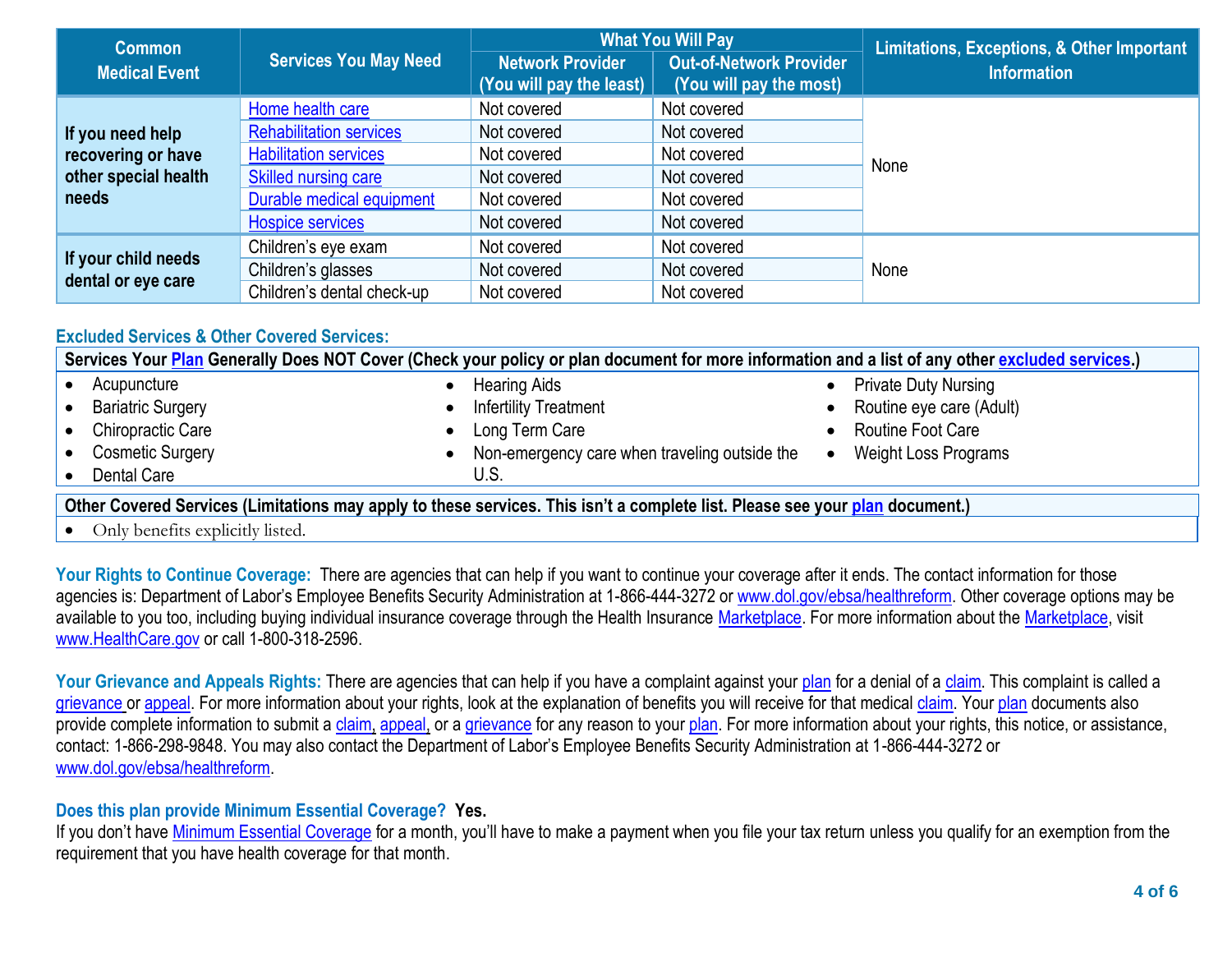### **Does this plan meet the Minimum Value Standards? Yes.**

If your [plan](https://www.healthcare.gov/sbc-glossary/#plan) doesn't meet the [Minimum Value Standards,](https://www.healthcare.gov/sbc-glossary/#minimum-value-standard) you may be eligible for a [premium tax credit](https://www.healthcare.gov/sbc-glossary/#premium-tax-credits) to help you pay for a [plan](https://www.healthcare.gov/sbc-glossary/#plan) through the [Marketplace.](https://www.healthcare.gov/sbc-glossary/#marketplace)

### **Language Access Services:**

Spanish (Español): Para obtener asistencia en Español, llame al 1-866-298-9848. Tagalog (Tagalog): Kung kailangan ninyo ang tulong sa Tagalog tumawag sa 1-866-298-9848 Chinese (中文): 如果需要中文的帮助,请拨打这个号码 1-866-298-9848 Navajo (Dine): Dinek'ehgo shika at'ohwol ninisingo, kwiijigo holne' 1-866-298-9848

––––––––––––––––––––––*To see examples of how this plan might cover costs for a sample medical situation, see the next section.–––––––––––*–––––––––––